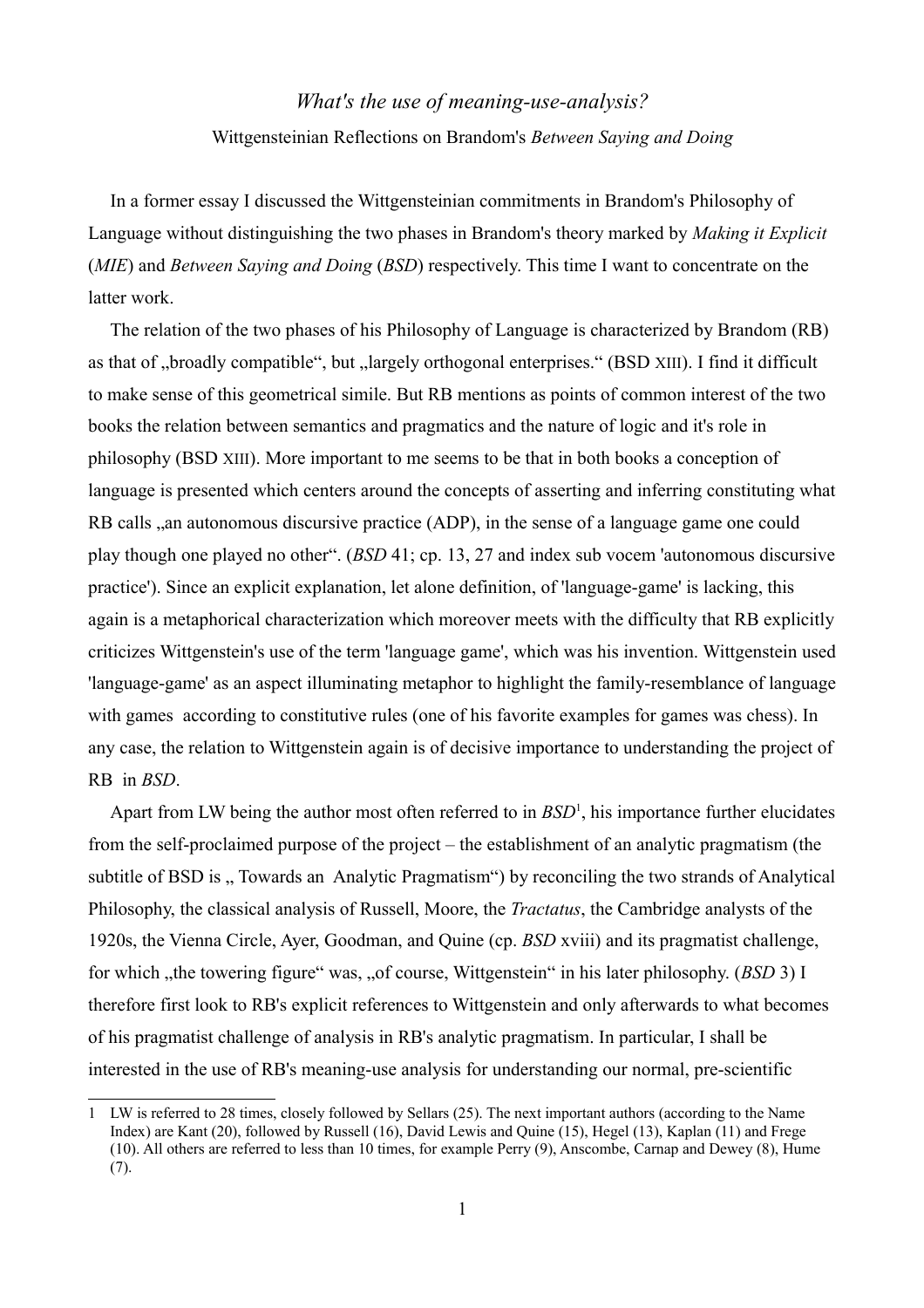understanding implicit in our use of ordinary language.

I-

The intention to combine into a new theoretical project two traditions in Analytical Philosophy being caught in an "epic confrontation" (1) evidently needs some rearrangement in their respective positions from the very start. As to the tradition of logical analysis this rearrangement takes the form of redescription. RB says that the tradition of analysis has  $\alpha$  as its center a concern with semantic relations between …. (what he calls) 'vocabularies'." This redescription lets Russells paradigm of analysis – the theory of definite descriptions – come out as follows:  $\alpha$ , everything expressible using definite descriptions(,) is expressible already in the vocabulary of first order quantificational logic with identity." 'Vocabulary' is one of the central operative concepts in *BSD*  (and has by far most entries in the Subject Index). It is introduced as a variant (an equivalent?) to 'sort of locutuions', afterwards mainly by the citing and treating of examples (the most important being ... logical and semantic vocabulary, indexical vocabulary, modal, normative, and intentional vocabularies.") The promise of RB's new analytic pragmatism is "to think about the relations between meaning and use every bit as rigorously and systematically as it has proven possible to think about sorts of relations between meanings that are codified and explored in classical formal semantics" (xii). This promise contrasts with the late concession that "the field of vocabularies" is ", admittedly, in general, ill-defined". (225) But to discuss this further belongs in a later place.

Apart from redescribing the project of analysis in terms of 'vocabularies' RB criticizes some of the main uses analysis historically was put to, namely the defense of what he calls the theoretical core programs of Analytical Philosophy, empiricism and naturalism (to which he adds AIfunctionalism in the Philosophy of Mind). But throughout he endorses the central role of logical tools in analysis, what he calls the "commitment to '*semantic logicism*'." (2) One of the pay-offs of the theoretical machinery of meaning-use-analysis is said to be a justification of the role attributed to logic in the project of analysis (by showing that logic is 'universally LX' for every ADP – LX meaning: being explicative of and elabotaratd from; ADP meaning 'autonomous discursive practice').

Wittgensteinian pragmatism as the big challenge to the project of analysis is treated much more harshly than what it challenges. This cannot come as a surprise for several reasons. First: LW is a difficult and not easiliy surveyable author. To distill from the enormous (over 20.000 pages) body of the *Nachlass*, in which his later ideas are expressed (*PI* itself belongs to the *Nachlass*, for which LW gave his executors the mandate to publish everything they would consider as fit for print), a definite position as his 'pragmatism' naturally needs a lot of regimentation. Second: If one does not want to interpret LW extensively – and evidently one cannot do this, if one wants to put some of his ideas to

2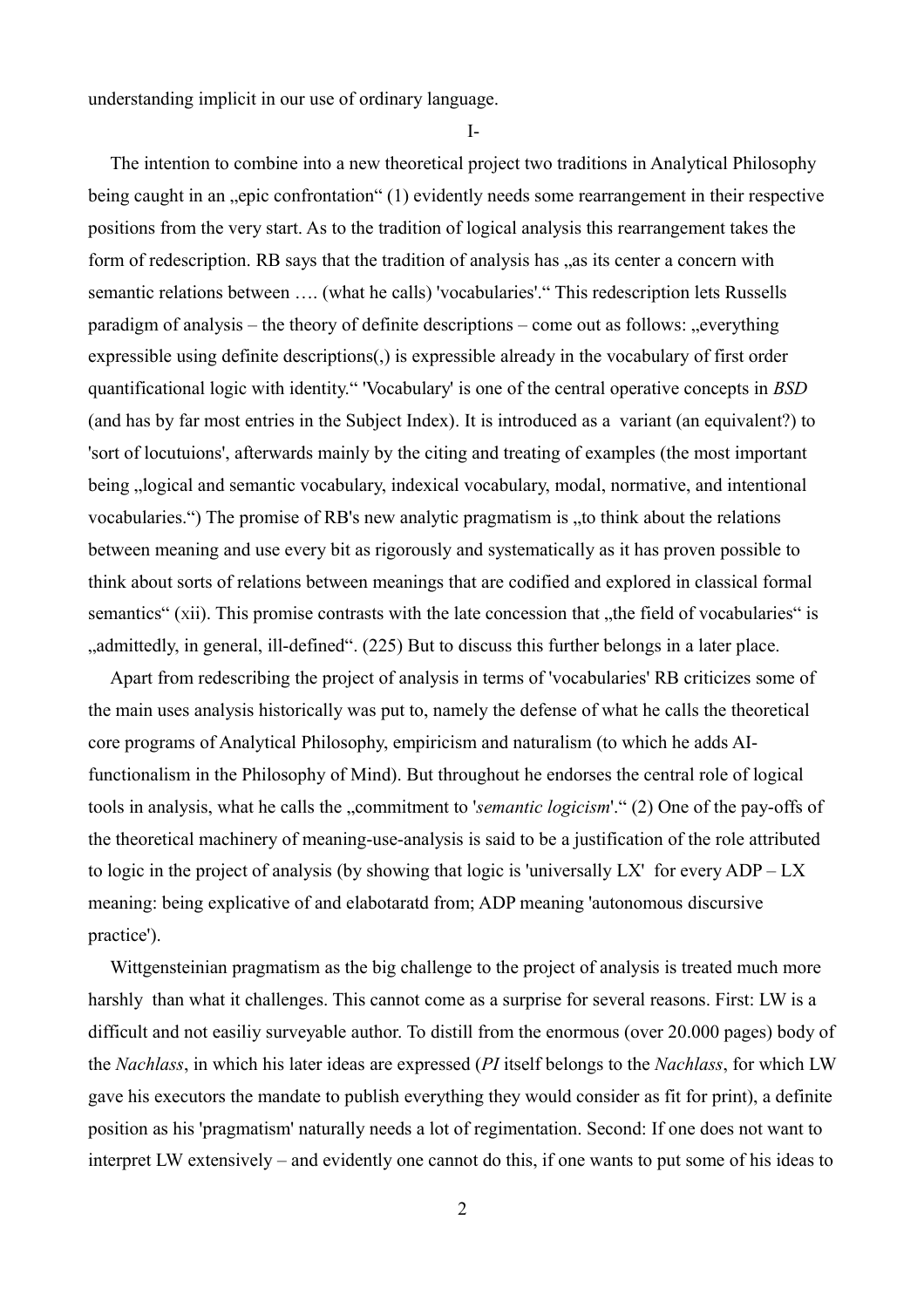own theoretical purposes – one implicitly decides on the importance of issues perhaps on insufficient justification. If one, for instance, decides that only the two main books of LW – *Tractatus Logico-Philosophicus* und *Philosophical Inverstigations* – are to be taken into account, one may well miss LW's most important ideas about language in general. This for the following reason: As the *Preface* of *PI* explicitly states, the content of the book is result of all his work since 1929 ('the last 16 years'), and he did not want to write but one book after *TLP.* But his conception of the book underwent a lot of changes the most important resulting from a reading of *TLP* together with a friend (Nicolas Bachtin) in 1943. As I understand this change, LW only then decided to give his book a primarily self-critical format, because he immediately afterwards approached CUP with the proposal to publish the *Tractatus* and *PI* in one volume. His reason was, as he said, "that he liked the idea of publishing a refutation of ideas in the *Tractatus* alongside the *Tractatus*."[2](#page-2-0) And for the purpose of self-critique of his older thought many of the themes that had occupied him in between were unimportant. So it may well be that LW's most important ideas about language are not contained in *PI*. A much more comprehensive source would be the text later published under the Title *Big Typescript*.

However that may be, RB understands pragmatism in general as the view "which situates concern with the *meanings* of expressions in the broader context of concern with proprieties governing their *use*." (xii) And a central tenet of LW is said to be acceptable as a consequence, namely,  $\mu$ that  $\ldots$  the home language-game of the concept of meaning  $\ldots$  (is) explanation of how expressions are correctly *used*." (5) Whether this characterizes a position of LW correctly depends on how the concept of 'explanation of meaning' is understood. I suspect that RB understands it as compatible with the analogy he ascribes to Quine and Dummett: "*meaning* is to *use* as *theory* is to *observation*." (4) And this certainly is nothing compatible with LW's idea of 'explanation of meaning', because LW admits of no difference of levels between expressions used and their meaning-explanations (cp. *PI* para.s 120-1), stating explicitly the equivalence of the meaning of a word with the explanation of its meaning. (*PI* para. 560) For LW 'meaning' and 'explanation of meaning' are everyday concepts, not theoretical ones (because the basic meaning of 'meaning' is 'importance'[3](#page-2-1) – explanations of meanings express what it is important to understand by the explained expression). One reason why there cannot be a *theory* of meaning on Wittgensteinian presuppositions is this view of explanation of meaning. One constraint on this conception is that explanations of meaning can be used *to teach* the use of expressions (presupposing, of course, that some language has be acquired already by imitation, observation and training). [I take it that RB

<span id="page-2-0"></span><sup>2</sup> Ray Monk: *Wittgenstein* – The Duty of Genius, New York 1990, 457.

<span id="page-2-1"></span><sup>3</sup> Cp. *The Blue Book*, New York 1958, 5.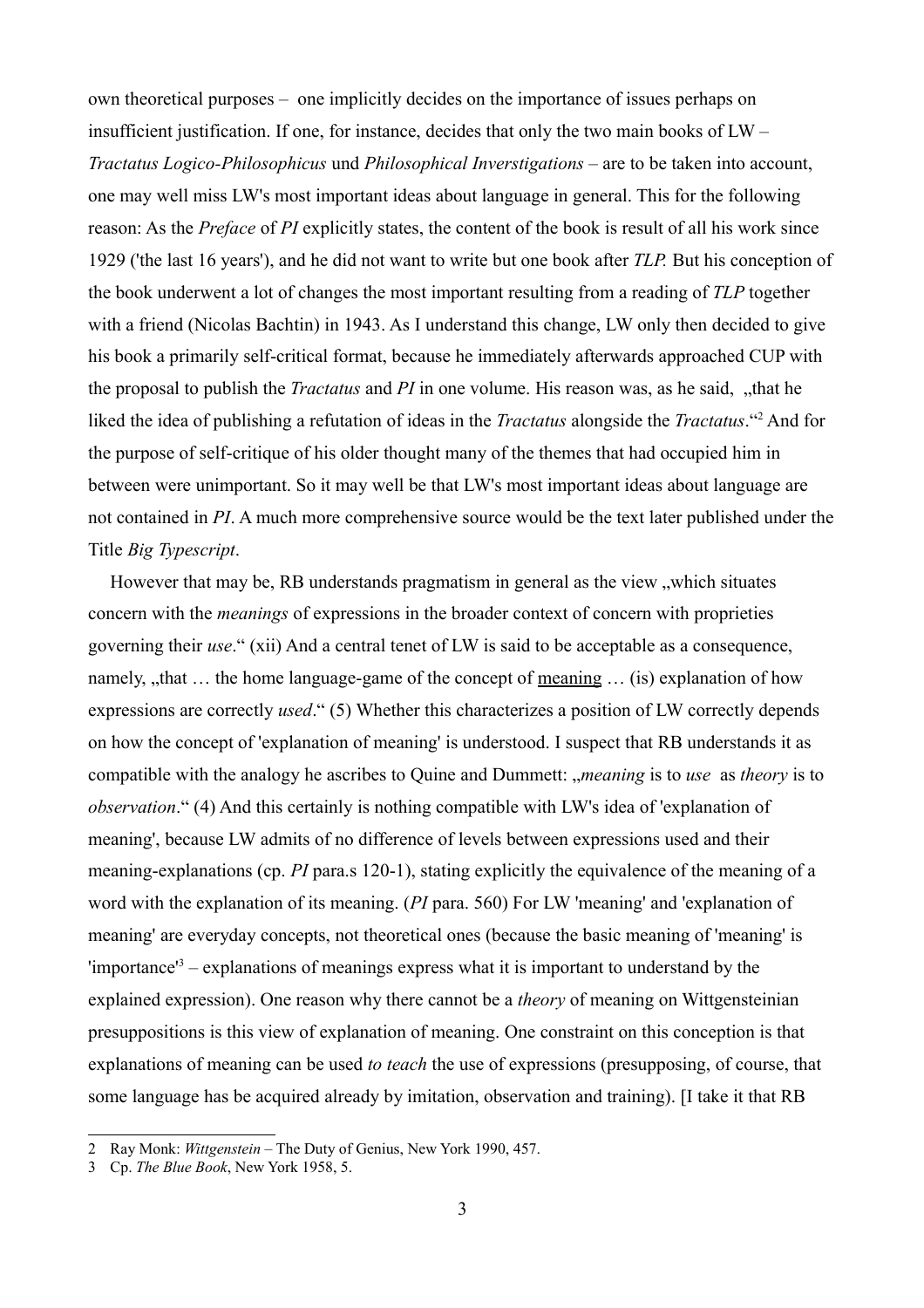would not like to claim that the explanations of 'vocabularies' his new theory offers can be used in teaching the language.] In LW's view normative expressions are mingled with the use of language from the very (ontogenetic) beginnings and explanations of meaning are normative, say how expressions *are to be used*. *These* normativities cannot be elaborated from some base- 'vocabulary' only afterwards, as RB's meaning-use-analysis has it concerning his basic normativities of *commitment* and *entitlement*.

If these remarks about meaning and explanation of meaning in LW are remotely correct, it can be said already now that RB's reconciliation of the two analytic traditions of logical analysis and pragmatism is a bit slanted, does not treat both on equal terms. Rather it tries to incorporate some thoroughly revised Wittgensteinian ideas into the tradition of logical analysis.

RB, of course, does not deny that LW's critique of logical analysis is much more radical than that of Sellars and Quine (cp. 3-4) and he explicitly critizices LW's opposition to the project of theory of meaning as "*descriptive particularism*, *theoretical quietism*, and *semantic pessimism*." (7) Concerning the first two gravamina RB does not sufficiently recognize that LW explicitly sought for a descriptively , surveyable representation" (cp. *PI* para.s 126, 127). That *PI* does not present it may be due to its self-critical format. What *PI* gives is not the only possible way to present results of applications of LW's method which was, as he repeatedly pointed out, the only thing he had to teach. He characterized this method concisely as consisting essentially in the transition from the question of *truth* to the question of *sense* (Sinn). (cp. MS 106, 46) And concerning the third gravamen the Wittgensteinian response is that normal explanations of meaning are all we need for reflective conceptual clarification which for LW (as for Kant in his *Logic*!<sup>[4](#page-3-0)</sup>) is philosophy's central task.

So RB's analytic pragmatism and LW's philosophy simply pursue diffent goals. But there are further references to LW to be commentend on critically.

RB ascribes to LW in quotation-marks the claim that *language has no downtown*. (5) Now, the only place I know where LW uses an urban metaphor for language, seems to say just the opposite, if I may take it that 'downtown' is an expression meaning the center of town (under some concept of centrality). In *PI* para. 18 it reads:

Our language can be regarded as an ancient city: a maze of little streets and squares, of old and new houses, of houses with extensions from various periods, and all this surrounded by a multitude of new suburbs with straight an regular streets and uniform houses.

<span id="page-3-0"></span><sup>4</sup> Cp. *Logik*, 1800, A 95: "Der Philosoph macht nur gegebene Begriffe deutlich." (own translation: The philosopher does nothing but clarify given concepts.)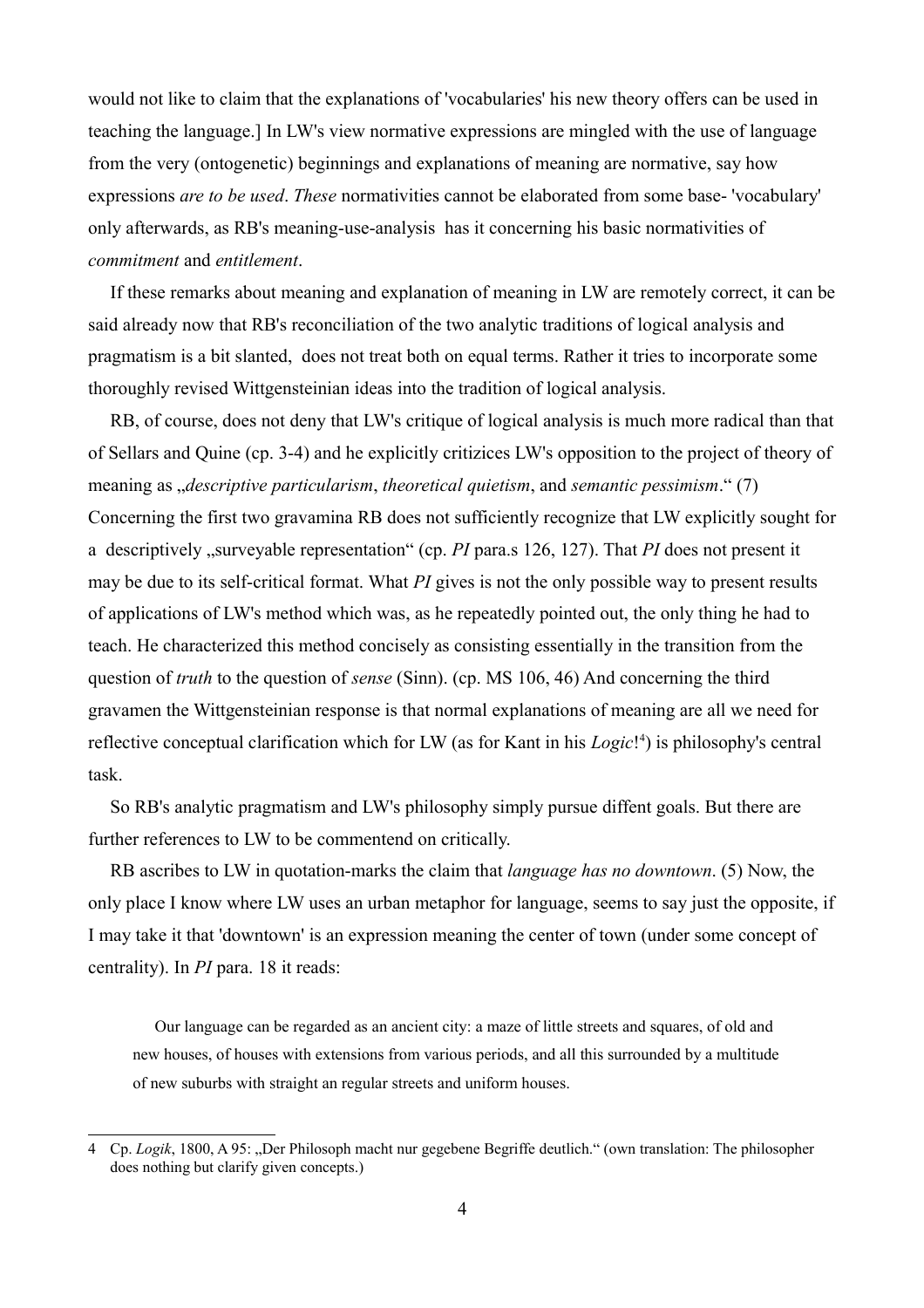Would one not call the old city the center of town as against the new suburbs? LW's picture of the center of language just looks different from what RB thinks it should. A later comment on the earlier ascription, which, taken in a literal way, seems to be just false, makes it clear that what RB wanted to express was that LW denies a core of language that were an analogue to his own ADP.  $(41-2)$  And this, of course, is correct. But in the same context another contentious move is made.<sup>[5](#page-4-0)</sup> His own conception of ADP as the center of language leads RB to a critique of LW's simple language-games as not really being *language*-games, because mere *vocal* practices, not *verbal* ones. This evidently depends on the concept of language/a language $\delta$  presupposed. If one of the basic functions of language is the coordination of actions in cooperation, then the builder's game in *PI*  para. 2 is a *language*-game pace RB, following Davidson's maxim: "There is no point to language beyond successful communication."[7](#page-4-2)

RB declares to be indebted to Hans Julius Schneider's interpretation of the later LW's conception of meaning. (6) But he does not bother to address Schneider's conception of 'syntactic metaphoricity' which Schneider develops from the Wittgensteinian pluralism of language-games (implying the denial of an ADP-core of language), which adduces additional *arguments* for LW's descriptivism. LW's conception implies a developmental aspect on language from the very start, which RB calls , the dynamic developmental-historical character of vocabulary-use" (217 n. 13) and claims to have confronted. In any case, RB's conception has developmental aspects only on the fixed basis of ADP as the core of language. In *MIE* RB admits that this means that the core of language is treated as being in place from the very (analytical) start as an 'up-and-running enterprise'.<sup>[8](#page-4-3)</sup> Finally it is significant that RB concedes with respect to LW's pointing out the familiyresemblance character of the concept of a game (and therefore of language-games): "It certainly can coherently be denied that there is any core of practices-or-abilities common to all autonomous discursive practices." (41) This is said to be the reason for the as literal quotation wrongly ascribed claim that language has no down-town.

Two other references to LW should be commented on before I close this part of my discussion. As will be discussed further in the next part, the first application of meaning-use-analysis that RB undertakes is in the theory of automata which, in deploying syntactically specified vocabularies, can be understood as practical embodiments of algorithms. One central concept to describe the relations

<span id="page-4-0"></span><sup>5</sup> The same move already in *MIE* 172.

<span id="page-4-1"></span><sup>6</sup> I elaborated on what I think are the Wittgensteinian versions of these concepts in the part on language in my paper 'Person, Sprache, Welt' (on www.emilange.de)

<span id="page-4-2"></span><sup>7</sup> Davidson : 'Dialectic and Dialogue', in: *Truth, Language, and History*, Oxford 2005, 258. – Davidson seems to me certainly right concerning the beginnings of language, which are one focus of LW's simple language-games. To convert his dictum into a completely general one has to replace the term 'communication' by 'understanding'.

<span id="page-4-3"></span><sup>8</sup> I merely remember, but cannot recover this specific formulation; but cp. *MIE*, 155.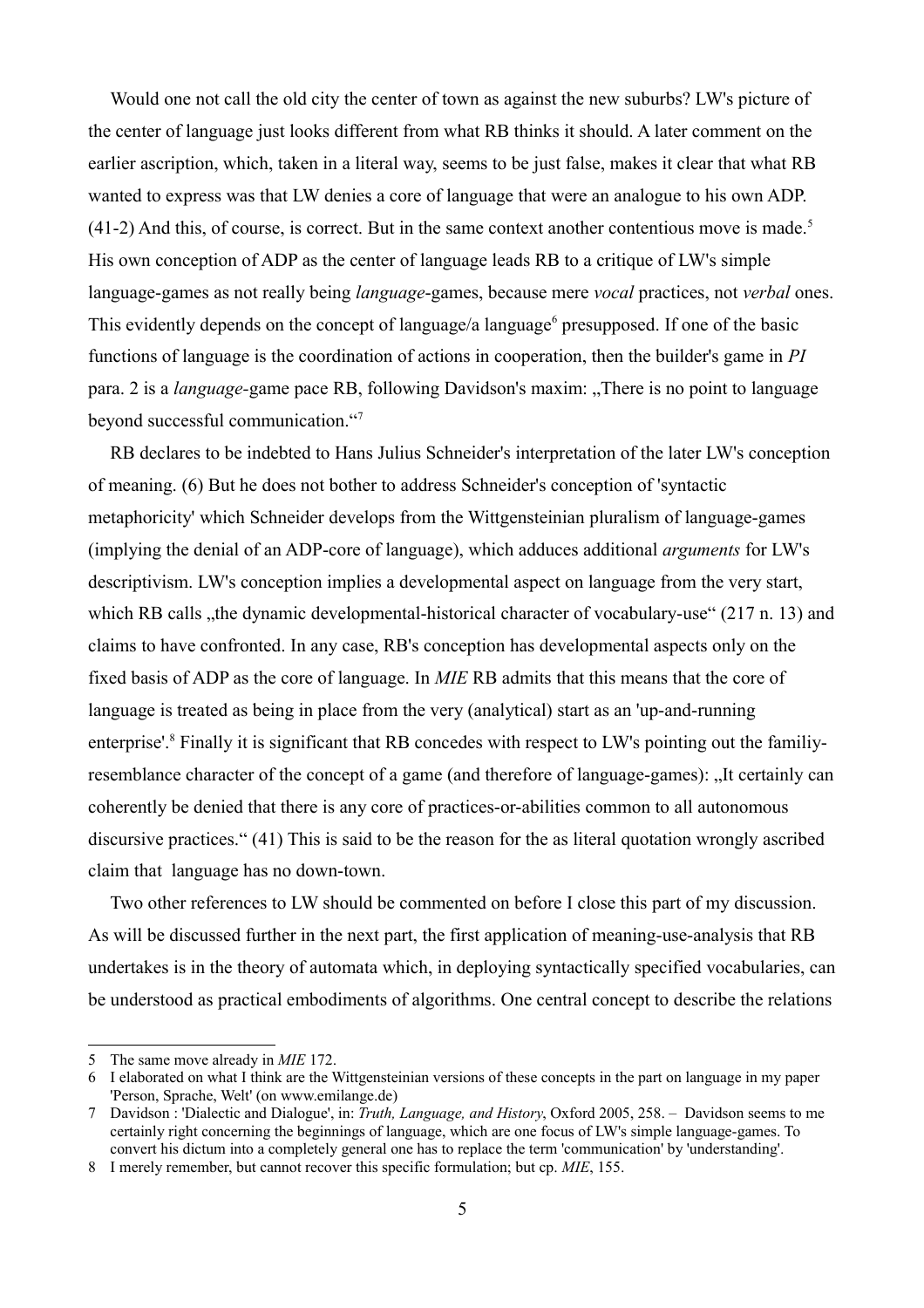of automata of different complexity to one another is the concept of algorithmic elaboration of practices-or-abilities: ... ..algorithms generally say how some set of primitive abilities can be so exercised as to constitue more complex abilities." (32) The first example is the putting together of the capacities to multiply and to subtract so as to amount to the capacity to do long division. Now the concept of algorithmic elaboration may be capable of explaining the results of rising complexity in the theory of automata, but it is very doubtful that it fundamentally, let alone exclusively can explain the rise of complexity in the development of *linguistic* practices-and-abilities. At this point RB refers to what he calls "one of the master ideas animating the thought of the later Wittgenstein" and calls it "practical elaboration by training". (83-7) RB's presentation gives the impression that practical elaboration of practices-or-abilities combined with algorithmic elaboration is all one needs to reconstruct linguistic complexity.

LW had no need for and no concept of algorithmic elaboration. But he was lead to acknowledge the contingents facts of learnability in a comparable movement of thought. The formal fetish in his early thought, comparable to automata in RB's thought, were formally characterised 'pictures' as explicated in TLP's picture-theory. LW deconstructed it in his self-critique. The decisive text for this move is Appendix 4.B. to Part I of his *Philosophical Grammar*. The picture-theory claims pictures to be possible only by a kind of formal agreement between picture and pictured called 'form of representation' (*TLP* 2.15-2.2). And the self-critique simply states, that sometimes there is such a formal agreement, but sometimes also representation is made possible simply by the fact, that we have *learned* to apply the signs in such-and-such a way."<sup>[9](#page-5-0)</sup> RB's acknowdgement of elaboration by training would come to a whole-sale acceptance of LW's point were it not framed by the metatheoretical conceptual apparatus of meaning-use-analysis.

The last LW-reference I like to comment concerns, believe it or not, a mere question of interpretation which RB sees, but does not solve. I address it because it closely relates to one of the bases of a Wittgensteinian response to the meaning-use-analysis of analytic pragmatism.

In the long *Afterword* (201-235) RB discusses and answers some objections to his conception of an analytic pragmatism. Concerning one objection to metaphysical implications of his program he confesses to be , somewhat moved " (221). This connects with the fact that investing a concept of ADP "brings into view the notion of *universal* base vocabularies." (218) And this again seems to connect with a notion of  $\alpha$ , all possible vocabularies", of which RB suspects that it does not come with a clear sense. (223) This problem he likens to LW's talk of 'all facts' in *TLP* 1.11, although it is officially denied that it can even be said that there are facts. (4.1272) And this is the interpetative

<span id="page-5-0"></span><sup>9</sup> Own translation, my accentuation. German: "...eine solche Beziehung besteht freilich *manchmal* in einer gewissen Übereinstimmung, manchmal aber nicht in einer Übereinstimmung, sondern nur darin, dass wir die Zeichen so und so anzuwenden gelernt haben." (*PG* 213 b)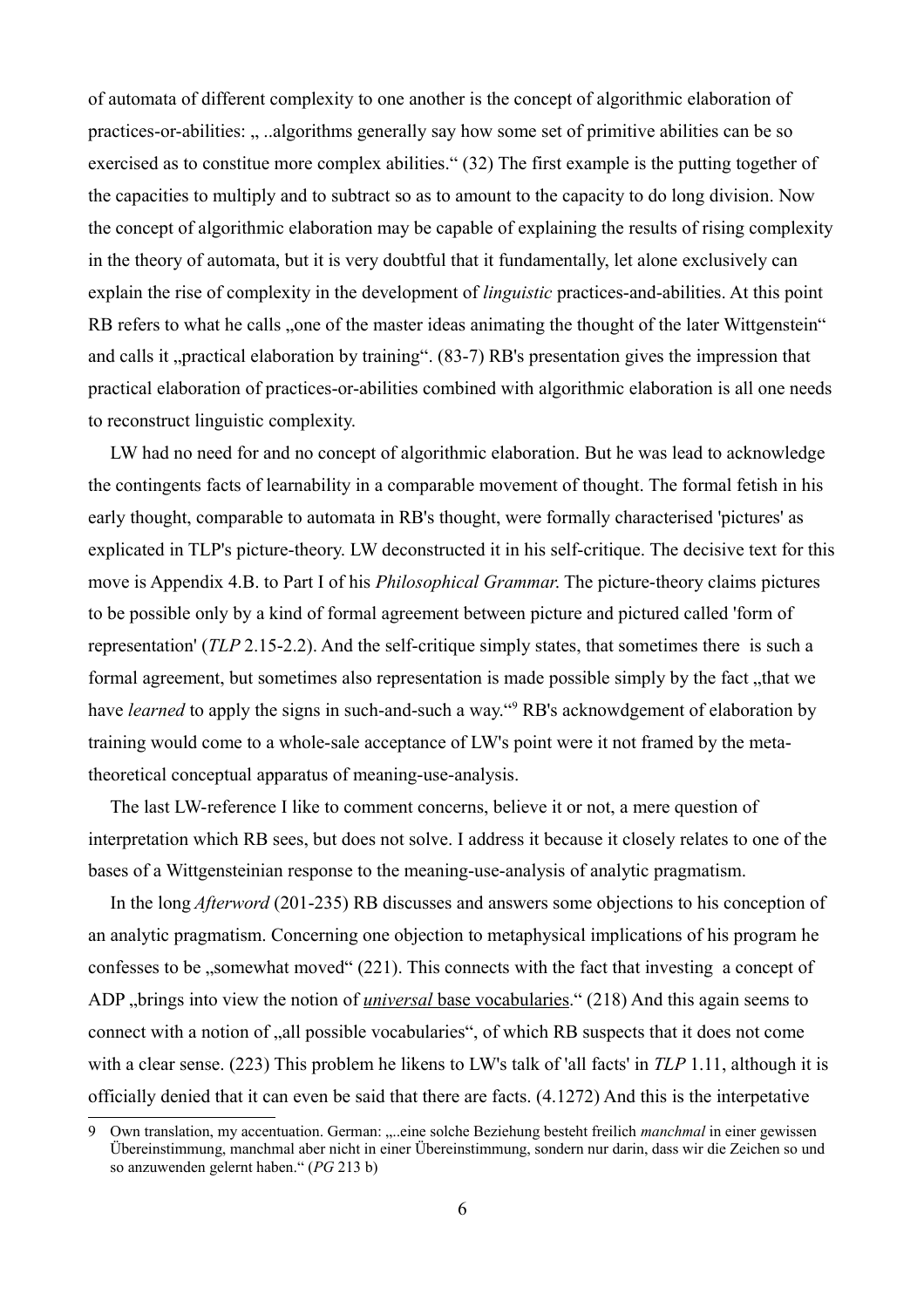problem: "Is it, then, something that is *shown*? But how?" RB does not answer his questions, but they have an answer. This is a long story I have to make into a short one here. Facts are for LW – as for Frege (223) – true propositions or true thoughts. The world is said to be the totality of facts. And that it is, is shown by the general form of the proposition (4.5; 6). Of course, the form of the proposition is the form also of all false propositions. That's why the ontology in *TLP* needs the expression 'reality' besides the expression 'world' . One has always seen a difficulty in finding *TLP*  2.04, 2.06 and 2.063 jointly compatible. They can be shown so if one takes into account that the world for *TLP* is surrounded by all possibilities (everything that can be expressed by propositions with a sense), that is: by reality.

The identification of 'world' and 'reality' in 2.063 is meant to point out, that the unrealized possibilities (states of affairs) belong to the world insofar, as what is there is determinate only in the light of what is not. The reason is the internal relation of language and the world (4.014), that the world is given to us in sentences/propositions that can be negated. LW's conception in *TLP* is therefore as directly modal as RB's incompatibility semantics (*BSD* Ch. 5), because 'real' is a modal expression too. (And so *TLP* contains another and probably more basic way of introducing the alethic modalities than by elaboration from ADP.)

The basic totality *TLP* needs is the totality of all propositions (true and false). To presuppose this totality is plausible within an orientation towards formal calculi with enumerable or recursively specifiable vocabularies and definite (sets of) formation rules. There is no license for transferring this model of formal calculi to natural languages.<sup>[10](#page-6-0)</sup> And this insight was one of the main reasons for LW's divorce from the semantic logicist tradition to which *TLP* belongs. [RB therefore counts *TLP*, although a metaphysical treatise  $(224)$ , also as a work of logical analysis  $(xviii)$ : "Language is nothing to which a structure is given and which is then adapted to reality." (PG IV.46 c)<sup>[11](#page-6-1)</sup>

II.

Meaning-use-analysis codifies meaning-use-relations between vocabularies. As I mentioned before RB admits that vocabularies, in general, are ill-defined. (225) The two basic meaning-userelations are PV-suffiency and VP-sufficiency. 'V' is short for vocabulary, 'P' short for practices-orabilities. A practice-or-ability is said to be sufficient for deploying a vocabulary (PV-sufficiency), a vocabulary is said to be sufficient for specifying a practice-or-ability (enabling one to say what one

<span id="page-6-0"></span><sup>10</sup> This is what Schneider (*Phantasie und Kalkül*, 1992) argues on the basis of his conception of 'syntactic metaphoricity' and which RB in his use of some of Schneider's insights (6) fails to take into account.

<span id="page-6-1"></span><sup>11</sup> Own translation; German: ..... die Sprache ist nicht etwas, dem eine Struktur gegeben, und das das der Wirklichkeit aufgepasst wird."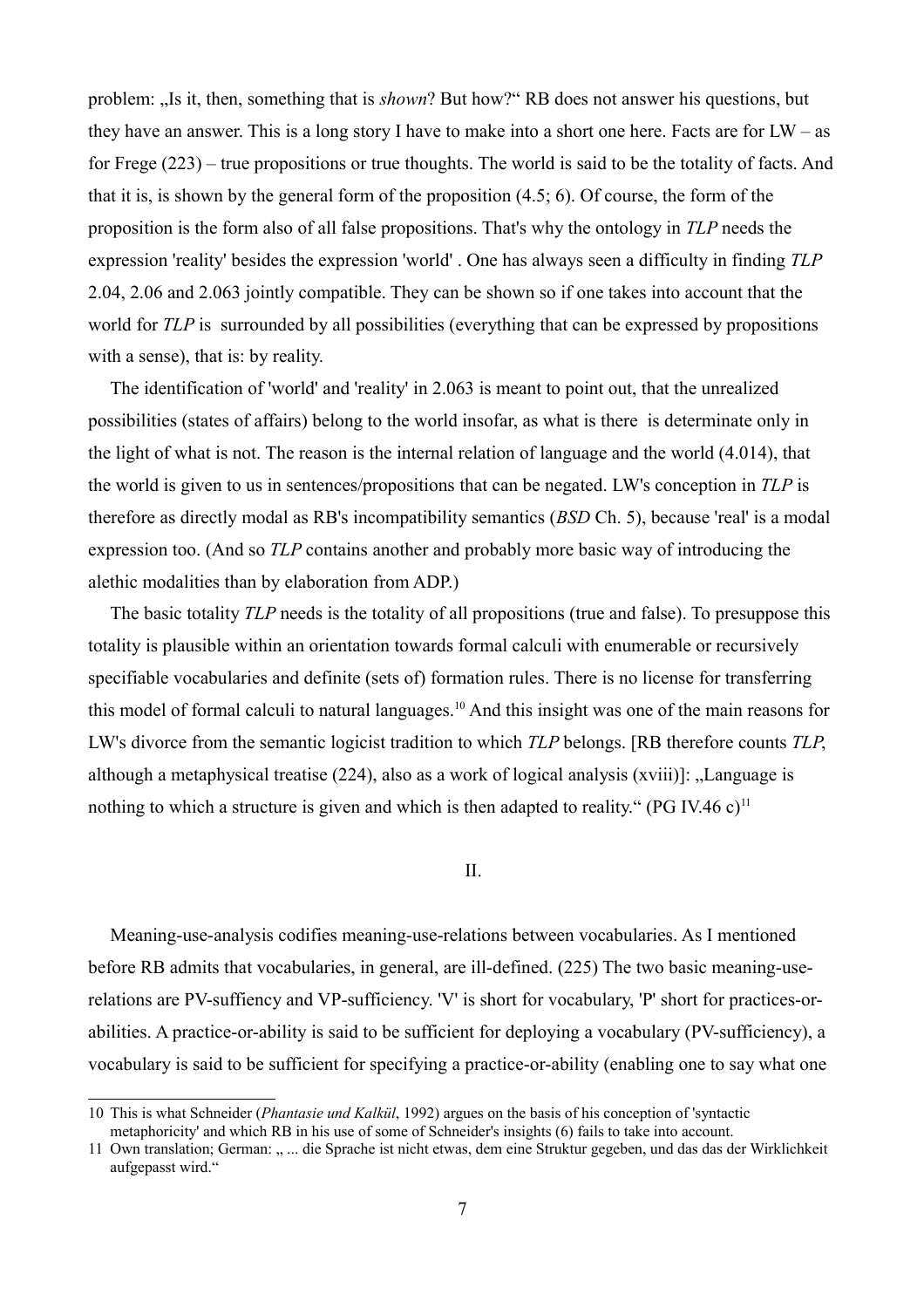must *do* to count as *saying* the things the practice is sufficient for; VP-sufficiency) itself sufficient for deploying another vocabulary. RB is especially interrested in the case, where a expressively weaker vocabulary is sufficient to specify all one has to do to deploy an expessively stronger one. This phenomenon is call '(strict) expressing bootstrapping'. But the general case occurs as a result of the basic meaning-use-relations being in place and resulting in a more complex meaning-userelation between vocabularies, their composition, in which one vocabulary is a pragmatic metavocabulary for the other. Being a pragmatic meta-vocabulary for another is the paradigm for pragmatically mediated semantic relations which meaning-.use-analysis discovers (constructs – cp. 227) and lays alongside the conventional semantic ones of logical analysis. (cp. 11)

RB displays the meaning-use-relations (MURs) in meaning-use-diagrams (MUDs) and the first exemplification is, as already remarked, in a pragmatic theory of automata. In them practices are represented by (grey) rounded rectangulars, vocabularies by ovals, MURs by arrows, resultant MURs by dotted arrows. (In view of later remarks: RB does not treat of practices and vocabularies as black boxes, but as grey rectangulars and ovals.) For instance (MUD 1.8; 23) a Push-down automaton is PV-sufficient to deploy a context-free vocabulary, which is VP-sufficient to specify a Turing-machine which again is PV-sufficient to deploy a recursively enumerable vocabulary. The resultant MUR between the context-free and the recursively enumerable vocabulary shows the first as a pragmatic meta-vocabulary for the second and at the same time is a case of strict pragmatic bootstrapping.

Now, this machinery is completely transparent in its application to the theory of automata, because in the case of automata what is their pratice and which vocabularies are deployed is clearcut. We are promised that some of the lessons to be drawn from meaning-use-analysis carry over from the simple and clear cases of syntactic automata to the semantic cases RB deals with – logical, modal, normative, and intentional vocabularies. (15) But the demarcating property of the simple cases – the precise delineation of what is meant by 'vocabulary' and 'practice' respectively – does evidently not carry over. This may go unnoticed because RB techically speaks of the *deploying* of vocabularies as something that computers and persons equally do. But persons simply use their language by using locutions belonging to it and, for instance, a single use of 'possibly' may not be the use of modal or epistemic *vocabulary*, but only the expression of unspecified uncertainty. Normal speakers do not relate to vocabularies *in toto*. But the MURs are said to relate vocabularies *in toto*. If what is contained in the respective vocabularies remains unspecified, one simply cannot assess what is being asserted.

These qualms point to the principal objection against the use of 'use' made in meaning-useanalysis: It is against the spirit of talking about use in the first place. The use of locutions may

8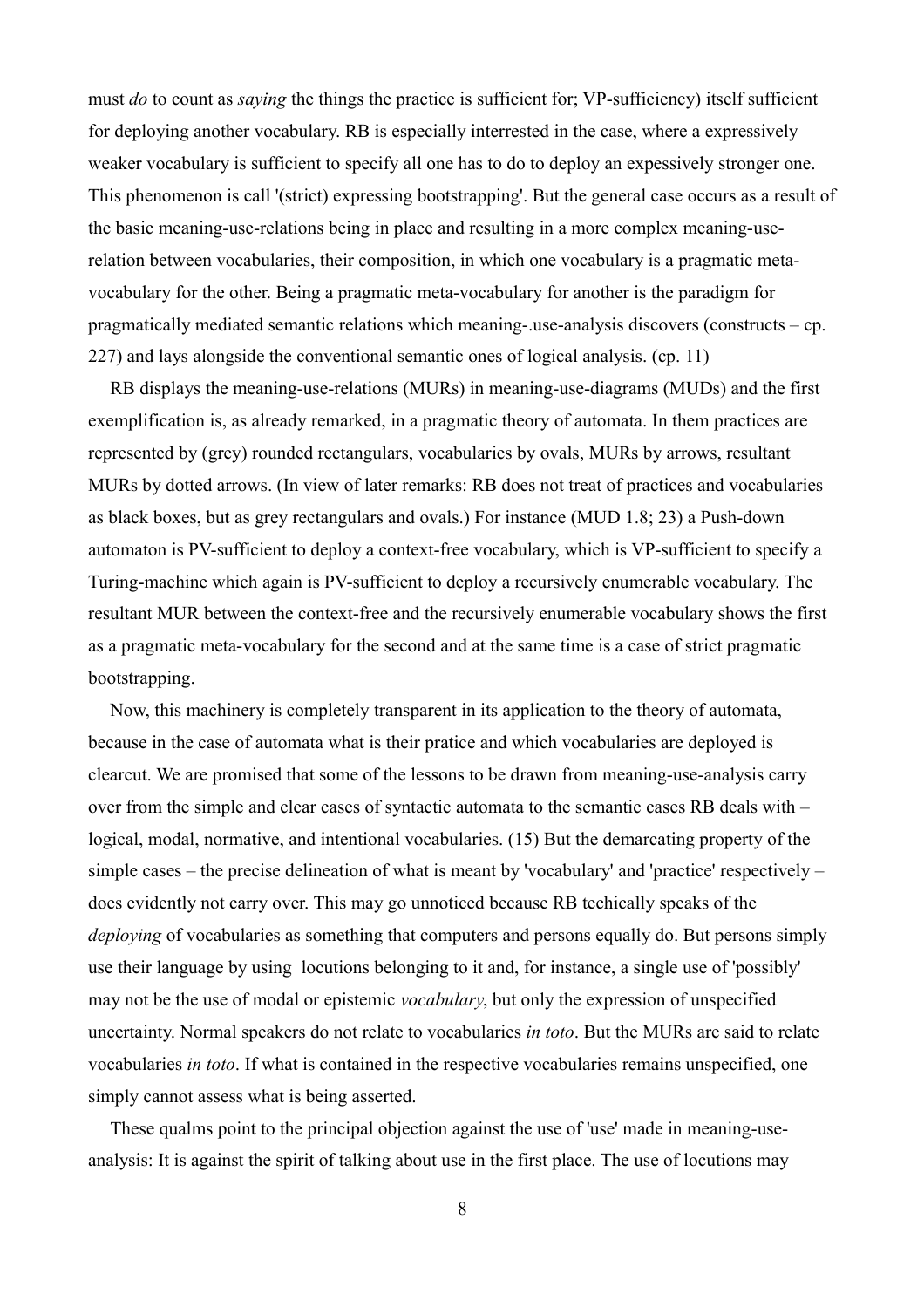generally be specified by giving the rules, but rules have to be applied. The first is in question, when meaning is defined as , use *in the language*" in *PI* para. 43. But when in the *Blue Book* it reads 'Don't look for the meaning, look for the use!" what is intended is the application of the rules in a concrete (datable) utterance (otherwise the contrast drawn would be without sense). In the last sense talk of meaning as determined by use is meant specifically to bridge the gap between the general rules and what use (application) is made of them in a concrete case, which has to be investigated additionally. At least this concrete-application-use of 'use' is elided in meaning-use-analysis completely. But as it is a principal source of linguistic creativity and linguistic change, it should better be taken into account by a philosophy of language.

## III.

To end these reflections on a more positive note I want to sketch a way on which the vocabularies in the status of which RB is most interested can be anchored in our reflective understanding much more easily than by showing them as being elaborated from ADP. With the exception of modal vocabulary (although even this is disputable, but I shall not dispute it here), all the philosophically interesting vocabularies relate not only causally, but also intentionally to the fact that language-users are *persons* – acting, language-using and self-evaluating animals. Insight into the conceptual status of 'person' as a basic concept of everyday understanding was one of major material achievements in the discussion from Strawson to Frankfurt and beyond (Gary Watson). The given explication – acting, language-using and self-evaluating anmial – resumes their results. But as far as I can see, nobody has as yet commented on the linguistic fact that 'person' not only expresses the material concept under scrutiny in those discussion, but a formal concept too. 'Person' also is the noun corresponding to 'somebody' like 'object' correponds to 'something'. Quine taught us that indefinite pronouns are the models of bound variables in a formal notation. But Quine himself in his canonical notation (quantification theory) makes use only of 'something'. But his teaching is: 'To be is to be the value of a variable.' In normal discourse 'somebody/someone' is an independent variable which means, if an application of Quine's teaching is licit, that normal discourse ontologically presupposes the existence of persons.

Now, 'object' and 'person' considered as expressing formal concepts, are different in one respect – 'object' cannot be used as a material concept too ('How many objects are in this room? is senseless – *TLP* 4.1272 – , but not 'how many persons are in this room?'). To this difference corresponds that not 'object', but 'person' comes with a distinguishing mark. And this implicitly is the mark of language-use, because a *person* essentially is an animal that has a *personal name* by which it can be *addressed*, *spoken* to and *talked* with. Since this formal core of the concept of a person is to be

9